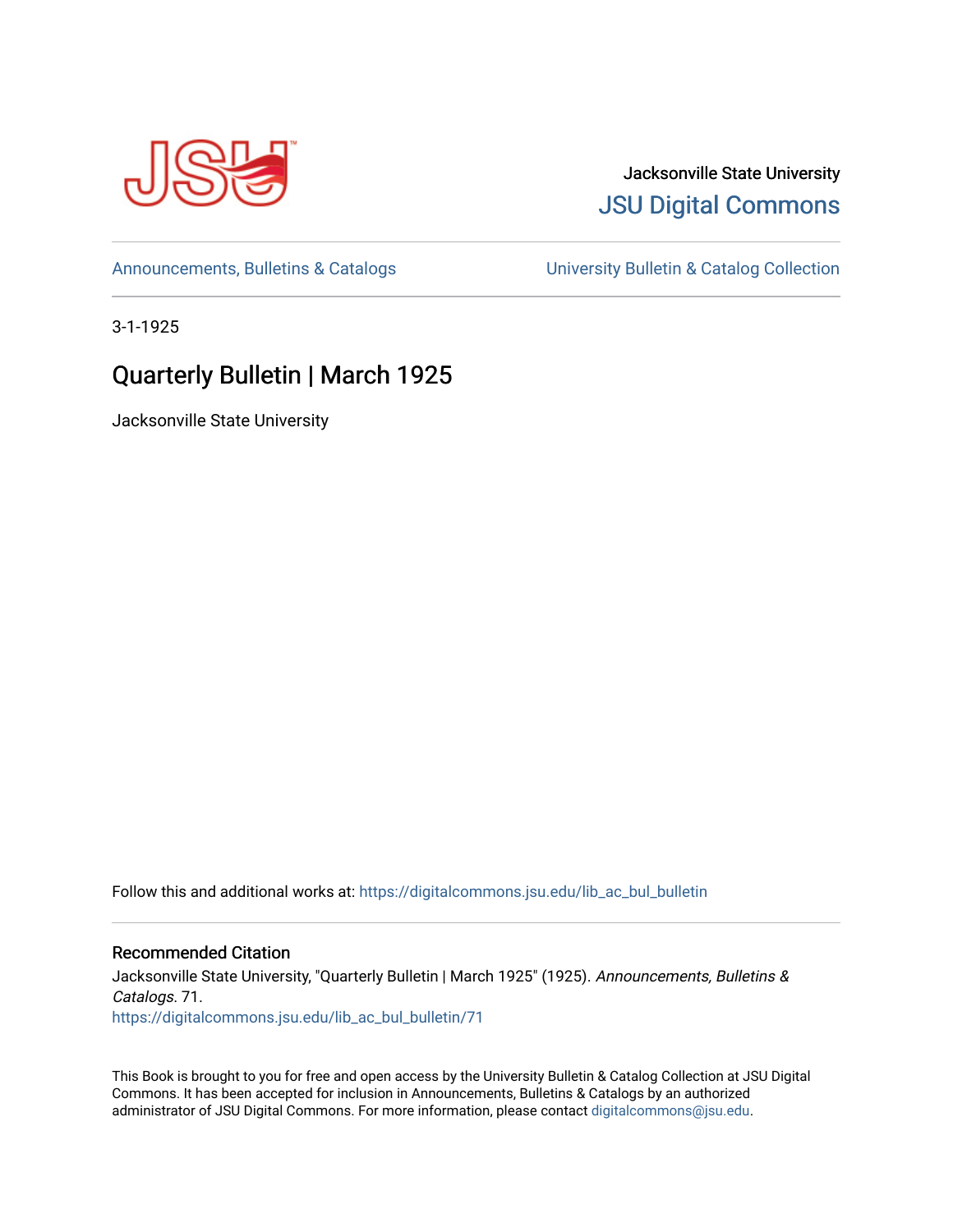# **Normal School Bulletin**

|                |                 | Published Quarterly by State Normal School                                                                                      |  |  |  |  |  |
|----------------|-----------------|---------------------------------------------------------------------------------------------------------------------------------|--|--|--|--|--|
| <b>OCTOBER</b> | <b>DECEMBER</b> | <b>MARCH</b>                                                                                                                    |  |  |  |  |  |
| Volume XVIII.  |                 | <b>MARCH, 1925.</b>                                                                                                             |  |  |  |  |  |
|                |                 | Entered as second class mail matter, August 17, 1905, at the Post Office,<br>Jacksonville, Alabama, under Act of July 16, 1904. |  |  |  |  |  |

#### STATE BOARD OF EDUCATION

|  |  | Montgomery |
|--|--|------------|
|  |  |            |
|  |  |            |
|  |  |            |
|  |  |            |
|  |  |            |
|  |  |            |
|  |  |            |
|  |  | Greenshoro |
|  |  |            |
|  |  |            |
|  |  |            |
|  |  |            |

#### SPRING TERM FOR TEACHERS

The regular third term of the session begins March 17. This is the term during which so many teachers in the service enter for work. One can make the term's work by entering not more than two weeks after the beginning which will be March 31.

New classes are started at the beginning of the term. Reservations for this term should be made immediately. A half term's work may be made by entering April twenty-first.

#### THE SUMMER SCHOOL

The summer school begins June 2. Registration begins June 1. The work offered is as follows:

1. Regular academic and professional courses leading to professional certificates without examination.

2. Professional and academic work for extension of certificates including professional and validated certificates.

3. Academic work for removing conditions for students of high schools, normal schools or colleges.

#### TWO SUMMER TERMS

The regular school work begins Tuesday, June 2, and closes August 14. It is divided into two terms as follows:

1. The first division closes July 11.

2. The second division closes August 14.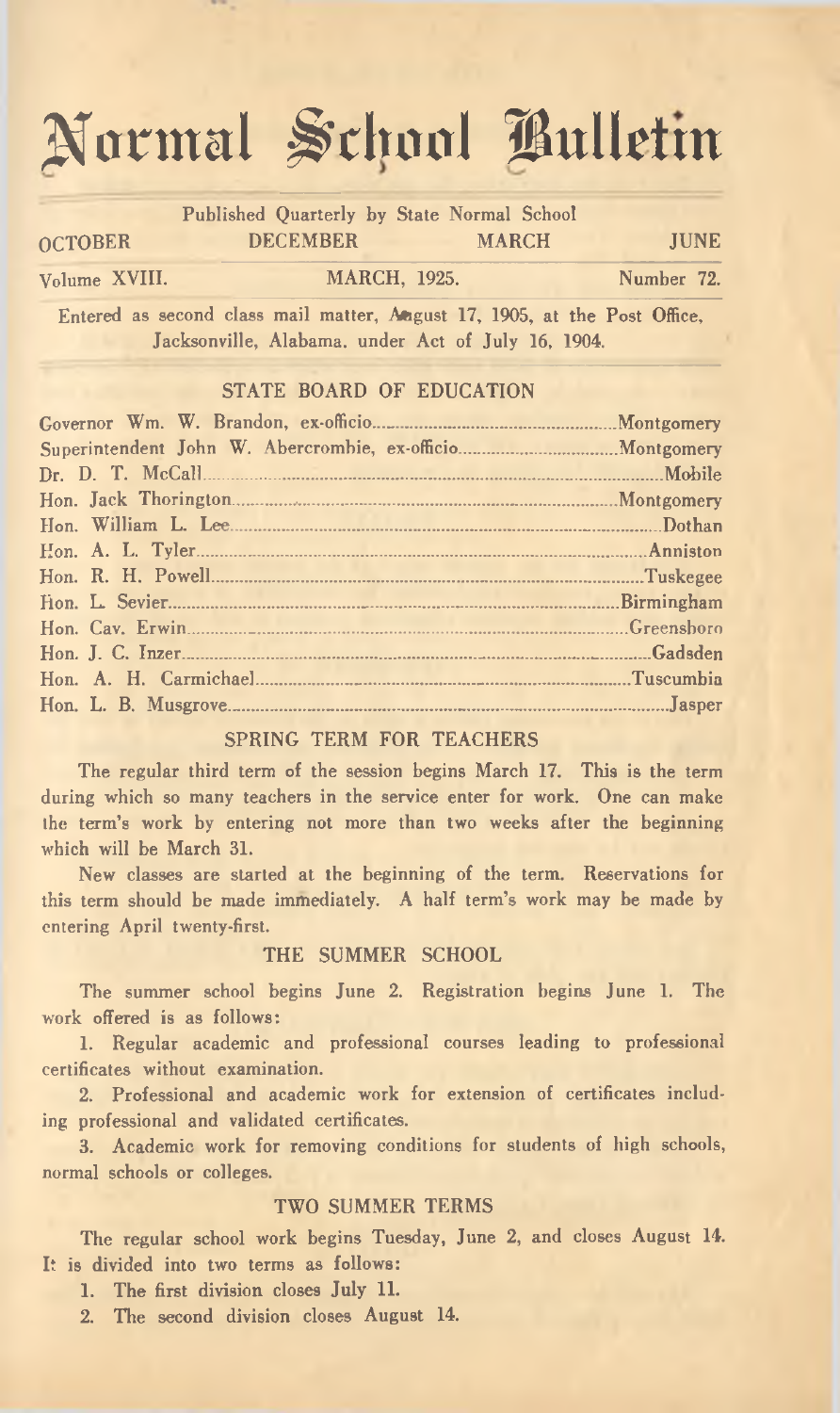#### 2 STATE NORMAL SCHOOL

#### EXPENSES— SUMMER SCHOOL

A uniform fee of \$4.00 per session hour which is equivalent to three term hours is required in all public institutions of higher learning, including the normal schools. Students taking any one of the regular courses of eighteen term hours per quarter will pay \$24.00, plus expenses set forth above and the ordinary supply fees shown in the catalog.

#### FACULTY

The faculty for the summer school is the regular normal school faculty of over twenty members, supplemented by the addition of a good number of experts now holding important educational positions in and out of the state.

#### DORMITORY

One dollar reservation fee for a room in the dormitory should be sent for spring or summer attendance. Our dormitory accomodations are limited for both men and women and they are taxed to the limit in the spring and summer. We can accomodate the overflow, though, by securing rooms in the town for them. We have rooms for light house-keeping on the school grounds. Others may be obtained in the city.

#### WHAT TO BRING

Six towels, two pairs of pillow cases, two white spreads, one pair of blankets and two pairs of sheets.

#### HIGH SCHOOL GRADUATES.

Graduates of high schools who expect to teach will have a good opportunity here to get professional preparation. They can enter at set intervals and get in six terms of three months each.

*If one attends twelve weeks he will receive a second class certificate* without examination; if twenty-four weeks, a first class certificate; if thirty*six weeks, a Class B certificate.*

#### **CLIMATE**

The summers in Jacksonville are unusually mild and temperate. The nights always pleasant, the town being surrounded by mountains.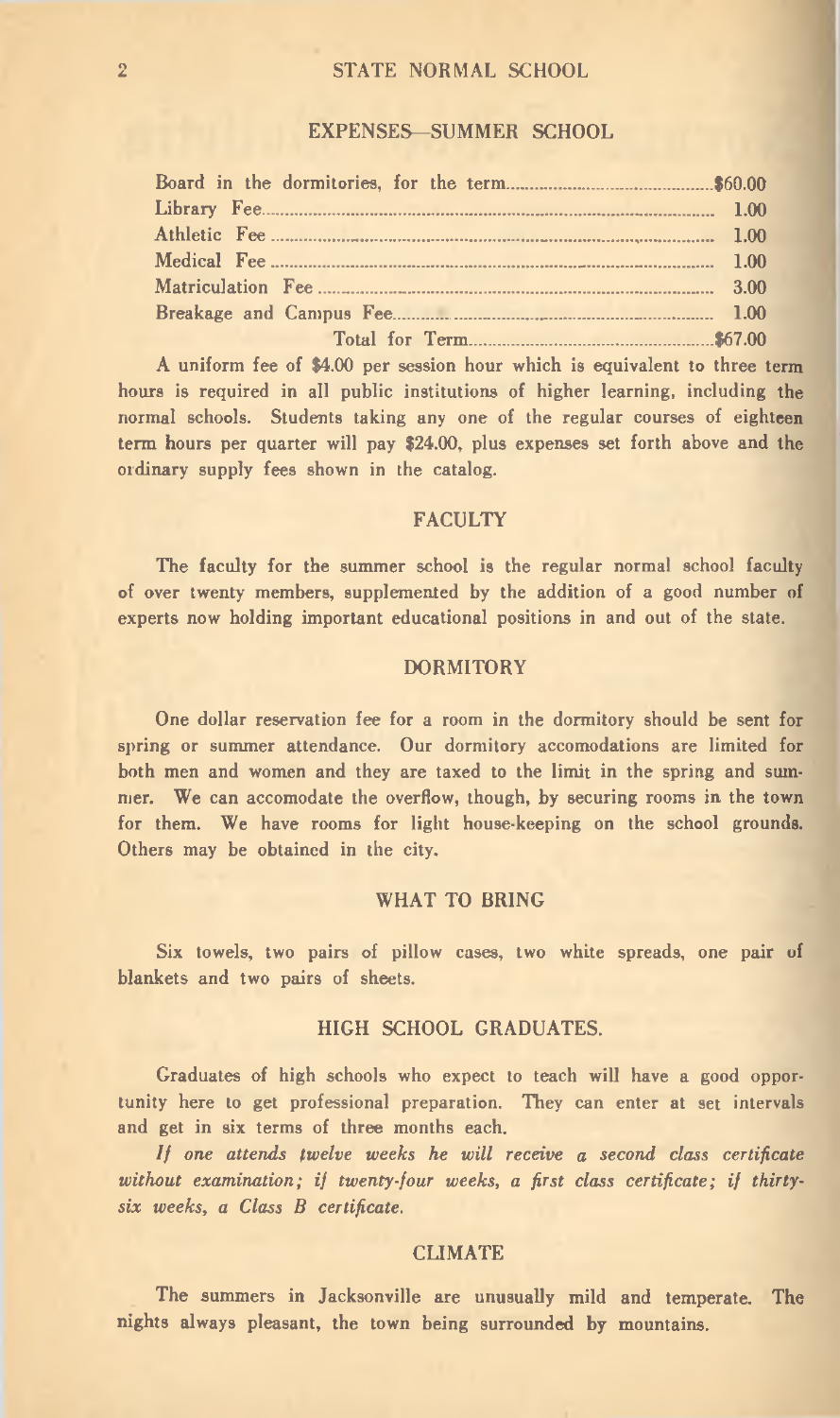#### JACKSONVILLE, ALABAMA 3

#### PICTURE SHOWS

The school owns a motion picture machine and famous films are shown at extremely low cost for the benefit of the students, subjects being both entertaining and instructive.

#### REDUCED RAILROAD RATES.

Most of the railroads in this section of the state granted round trip rates last summer and are expected to do so again this year. Apply to your agent when buying ticket to Jacksonville.

#### VISIT OF OFFICIALS

Superintendents Abercrombie and Tidwell and Secretary P. W. Hodges of the State Department will visit the summer school at a time to be set later, and an address is expected from each one.

#### COACHING COURSE GIVEN.

In addition to the regular courses offered, a coaching course in athletics will be given in the Physical Education Department. This is of special interest to principals and assistants who have some form of athletics started in their schools and who undertake to do this work.

### TEACHERS' CERTIFICATES THAT MAY BE ISSUED BY THE STATE DEPARTMENT OF EDUCATION ON THE COMPLETION OF COURSES IN CLASS A NORMAL SCHOOLS.

#### **I** *Regulations Regarding the Issuance of Certificates:*

1. A pre-normal certificate of the second class to be valid for one year from July first next preceding the date of issue unless otherwise stated in its face may be issued upon the recommendation of the president to a person who has completed the first year of the pre-normal course of a Class A Normal School. This certificate will be issued to high school graduates who take a twelve weeks' course and who are recommended by the president.

2. A pre-normal certificate of the first class to be valid for one year from July first next preceding the date of issue unless otherwise stated in its face may be issued upon the recommendation of the president to a person who has completed the pre-normal course of a Class A Normal School.

3. An elementary certificate, Class B, to be valid for one year from July first next preceding the date of issue unless otherwise stated in its face may be issued upon the recommendation of the president to a person who has completed the work of the junior year in a Class A Normal School and has three terms in residence.

4. An elementary professional certificate, Class A, to be valid conditionally for a period of six years from July first next preceding the date of issue unless otherwise stated in its face may be issued upon a record properly certi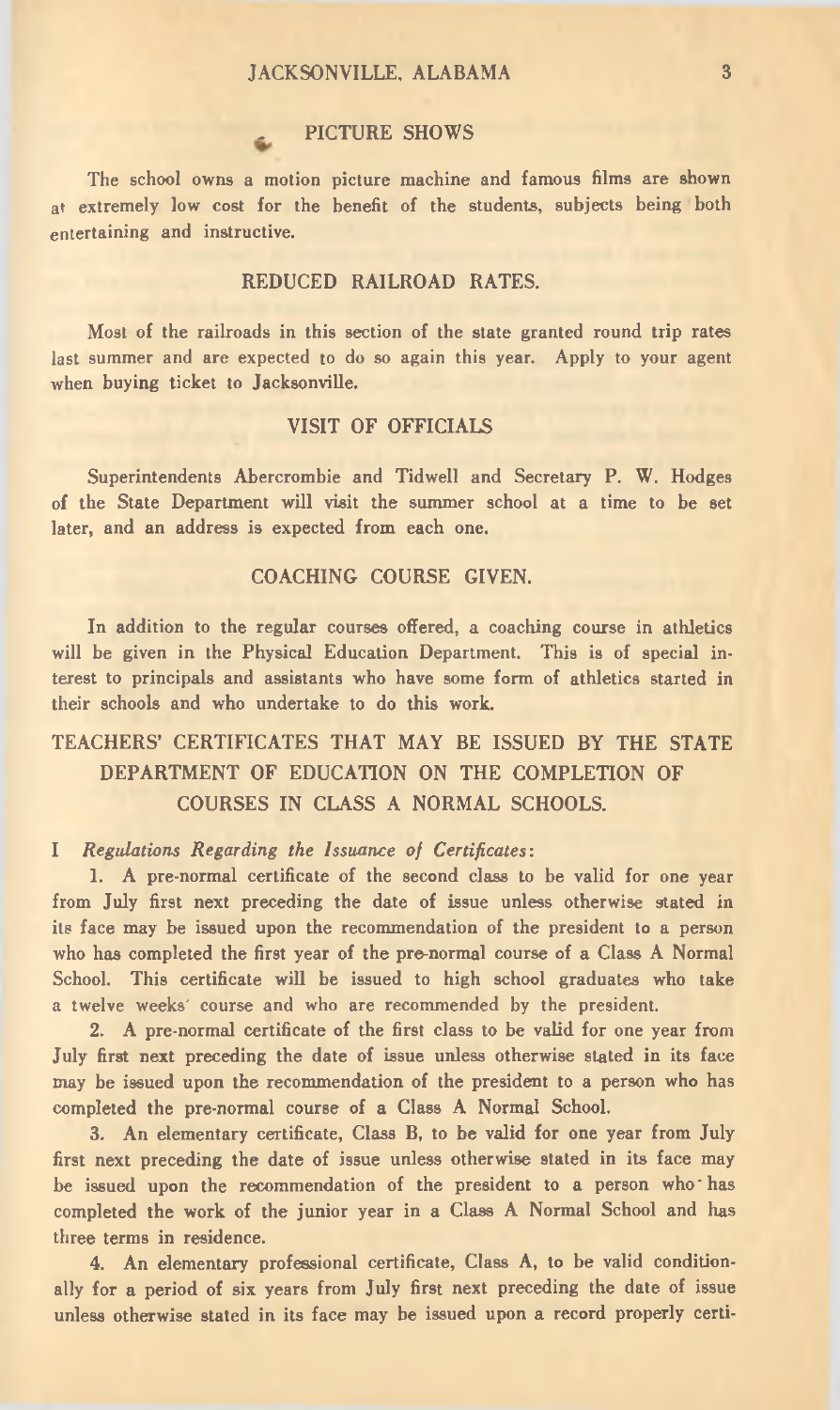fied by the president to a person who has graduated from a Class A Normal School.

II. *Requirements for Extension and Renewal of Certificates:*

1. Any expiring or expired certificates issued either on examination, by validation from another state or on graduation from a college or normal school may be extended or renewed for a period of one year upon the satisfactory completion by the holder of a course of study for six weeks in the regular or the summer session of a Class A Normal School or other approved institution. A certificate of any of these kinds may be renewed conditionally for the period of original issue upon completion of such a course for twelve weeks. Any pre-normal certificate, Class B elementary professional certificate or Class B secondary professional certificate may be extended or renewed for a period of one year upon the satisfactory completion by its holder of twelve weeks in a Class A Normal School or other approved institution in the regular or the summer session.

#### CONTINUANCE OF CERTIFICATES

The satisfactory completion of a course of study in the regular or the summer session of a Class A Normal School or other approved institution for a period of six or twelve weeks will meet the conditions in whole or in part for the continuance of a conditional certificate issued on examination of graduation through the last half of the conditional period named in its face. Each such certificate contains statements of conditions to be met for such continuance.

#### ISSUANCE OF PRE-NORMAL CERTIFICATES— SECOND CLASS

A certificate of this class may be issued to a recent graduate of an accredited high school or of a non-accredited high school who has satisfactorily passed college entrance examinations upon the completion of one full quarter of credit in a normal school, college or university that has been approved for the academic and professional training of teachers and the recommendation or a prescribed form of the proper official of record.

III. *Regulations Regarding the Amount of Work That Must be Completed in Order to be Granted Extension, Renewal, and Issuance Privileges.*

1. A maximum of 18 hours per week may be elected by any person though only in exceptional cases should the maximum number of hours be taken. Fifteen hours per week shall be required of all persons who are seeking the extension, the renewal, or the issuance of teachers' certificates, and the passing of satisfactory examinations in at least twelve clock hours.

#### LETTER FROM SUPERINTENDENT ABERCROMBIE

#### *To The Teacher Training Institutions.*

For you information I am giving in some detail the regulations which the Department of Education of Alabama has set up for the work of the sum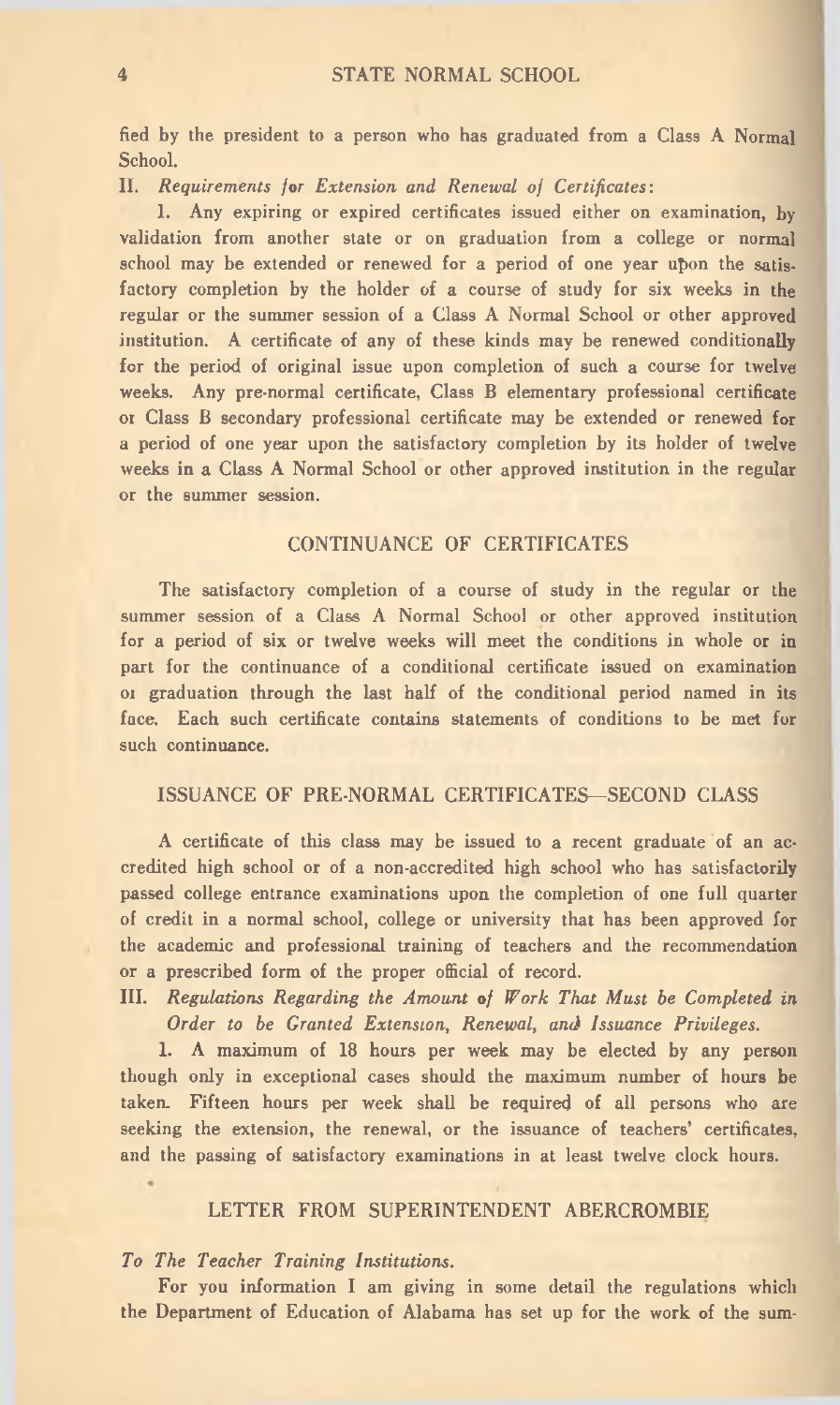mer schools for the year 1924 in so far as your courses may relate to the renewal, the extension, and the issuance of teachers' certificates.

1. The Department will accept for renewal, extension, or issuance of teachers' certificates all professional and academic credit courses offered in the summer session of an approved institution.

2. The Department will accept for extension and renewal of teachers' certificates such other courses of accredited institutions for professional improvement as may have been submitted and approved before the date for the opening of the summer sessions.

3. The Department will not accept for the extension, the renewal, or the issuance of teachers' certificates review courses for the examination. The only value which such courses can possess is better to prepare those who find it necessary or desirable to write examinations for teachers' certificates. If such courses are offered it must be made clear to applicant that no credit of any kind can be given by the Department of Education.

The regulations with reference to periods of attendance are as follows:

1. (a) All persons holding expired or expiring teachers' certificates who satisfactorily complete approved courses of study for periods of twelve weeks each in regular or summer sessions may have their certificates renewed conditionally for periods of original issue.

(b) All persons desiring to have first class and second class pre-normal certificates extended will be required to complete satisfactorily credit courses in approved institutions at regular or summer sessions for minimum periods of twelve weeks each.

(c) All persons desiring to have class B elementary or class B secondary certificttes extended will be required to complete satisfactorily credit courses of twelve weeks each in approved institutions at regular or summer sessions.

(d) All graduates of accredited high schools are graduates of non-accredited high schools who pass satisfactorily standard college entrance examinations desiring to secure certificates to teach in the public schools will be required to complete satisfactorily credit courses in approved institutions for periods of twelve weeks each at regular or summer sessions in order to secure second class pre-normal certificates valid for one year, provided that all students who may be applicants for the issuance or renewal of second class prenormal certifictes must submit evidence of having completed the course on Introduction to Teaching prescribed by the State Department of Education.

2. (a) Every expired or expiring certificate issued either on examination or on graduation from a college or a normal school may be renewed for a period of one year upon satisfactory completion by the holder of a course of study for six weeks at a summer session of an approved institution.

(b) The satisfactory completion of a summer school course at an approved institution for a period of six weeks or of a similar course for twelve weeks in the summer or in the regular session will meet part of the requirements for the continued validity of a regular certificate issued subsequent to October 1, 1920. (See bulletin No. 32 for conditions to be met for continued validity.)

In accordance with the regulations set out in this communication and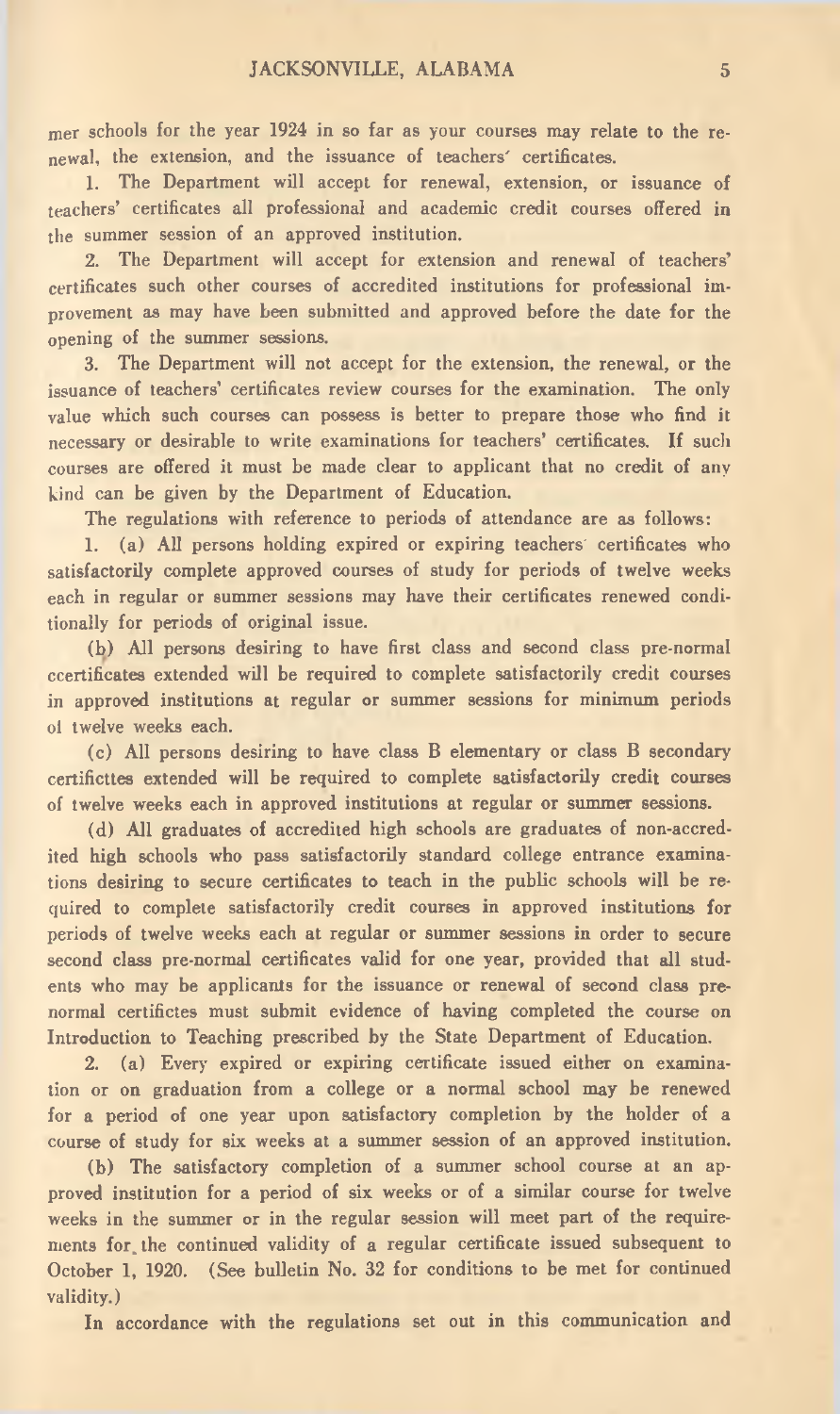those prescribed in bulletin No. 32 the following general statements should be noted and observed.

1. A maximum of eighteen clock hours per week may be elected by any person though only in exceptional cases should the maximum number of hours be taken. Fifteen hours per week shall be required of all persons who are seeking the extension, the renewal, or the issuance of teachers' certificates.

2. Teachers certificates will be extended, renewed, or issued upon the presentation to the Department on the prescribed blanks of statements from the institutions in which the courses have been completed, showing that satisfactory grades have been made in at least twelve clock hours for the full six or twelve weeks, the length of time in each case depending upon the requirements to be met by the applicant.

It is the earnest desire of the Department of Education that all persons who may attend the summer sessions shall be encouraged to choose a major portion of their work in the regular credit courses of the institutions with a view to accumulation of credits toward graduation and the securing of certificates of higher rank.

It is the preference that all teachers shall take such professional courses as will be of value to them in the light of their former preparation. It will without doubt be possible for classification committees to assist and advise students in the selection of those courses which will be of the most service in increasing their efficiency as teachers.

> Yours very truly, JOHN W. ABERCROMBIE,

Superintendent.

#### A LETTER JUST RECEIVED FROM SUPT. ABERCROMBIE

To Teachers, Employers of Teachers and Teachner-Training Institutions of Alabama:

I desire to call your attention to the requirements of the present course of study for the public schools of Alabama that public school music be taught in all of the elementary grades. This subject is not elective, but is required because of its value in the general education of children. In the present age no person is fully and completely educated who is without a knowledge of music and an appreciation of its cultural and civic value.

Since the teaching of this subject is now a requirement of the course of study it is important that there be close cooperation of the teachers themselves, employing authorities and the teacher-training institutions to the end that within the shortest possible time our teachers may be prepared to give instruction in this subject. Your attention is, therefore, directed to the following suggestions with regard to courses and credits in the normal schools and colleges of Alabama for the summer of 1925.

I. It is expected that every such institution not having an approved course in public school music taught by a member of the permanent faculty shall arrange such a course with the approval of the State Department of Educa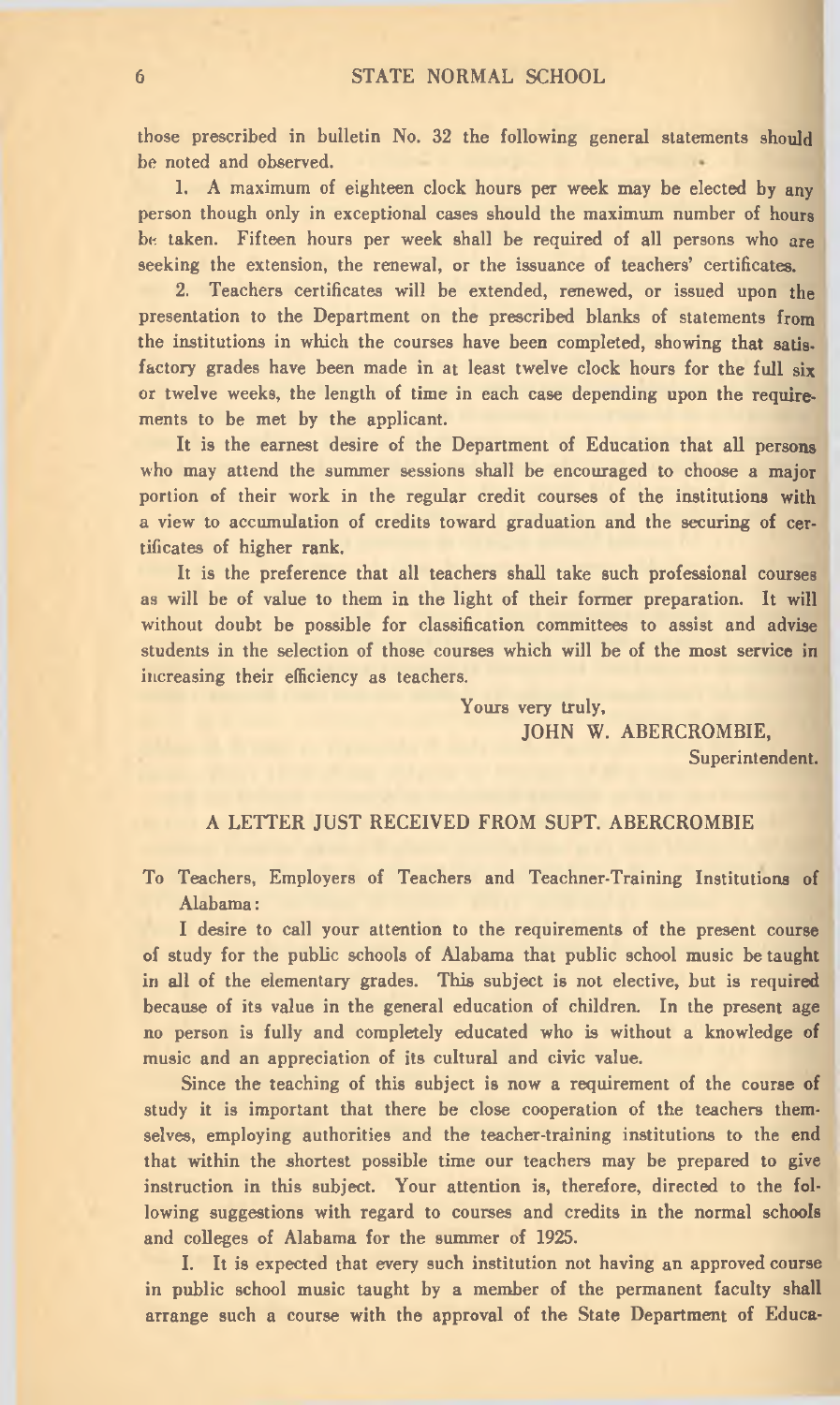#### JACKSONVILLE, ALABAMA

tion and employ qualified and approved persons to give instruction in public school music in their summer quarters.

II. For the reason that the course in public school music to be taught in the elementary grades is based on a particular series of adopted textbooks, it will be to the advantage of the teacher studying this subject in the summer schools for instructors to use the adopted books rather than those of some other series. The State Department of Education will not make this a requirement for credit though it will be urged upon all schools in the interest of uniformity and efficiency.

III. We are advised by directors of courses in public school music that within six weeks of intensive study any interested teacher can learn enough about the subject of public school music to teach it satisfactorily in the grades. It is urged, however, that institutions offering public school music provide instruction through the full twelve weeks of the summer quarter.

IV. In recognition of the value of music in the education of children and in the hope of encouraging teachers to qualify for giving instruction in this subject, the State Department of Education will allow five clock hours of credit each week of an approved course of study for six or twelve weeks to apply on the continuance or the extension of a teachers' certificate. This will mean the granting of credit in public school music on exactly the same basis as any other branch of study in an approved curriculum. In addition, it is expected that in making of contracts to teach, employing authorities will give preference to those teachers who have credits in public school music.

Requesting that you give careful consideration to the importance of immediate training for this valuable phase of our educational program and urging full and immediate cooperation in putting the above suggestions into effect, I am,

Very truly yours,

JOHN W. ABERCROMBIE,

Superintendent.

#### ENTRANCE REQUIREMENTS

1. An applicant should bring and present to the classification committee any letters he may have received from the normal school regarding credits. A certified copy of one's high school work should be sent to the normal school by the principal on blank to be furnished by this school.

2. The equivalent of four years of high school work of fifteen units is required for entrance to Class A schools, said entrance requirements to be determined either by certificate or by examination as the president may elect. (For entrance to the pre-normal courses see note 6 below.)

3. Graduates from a four-year accredited high school are admitted to the junior year without examination.

4. Graduates of Class A colleges may enter senior year without exam